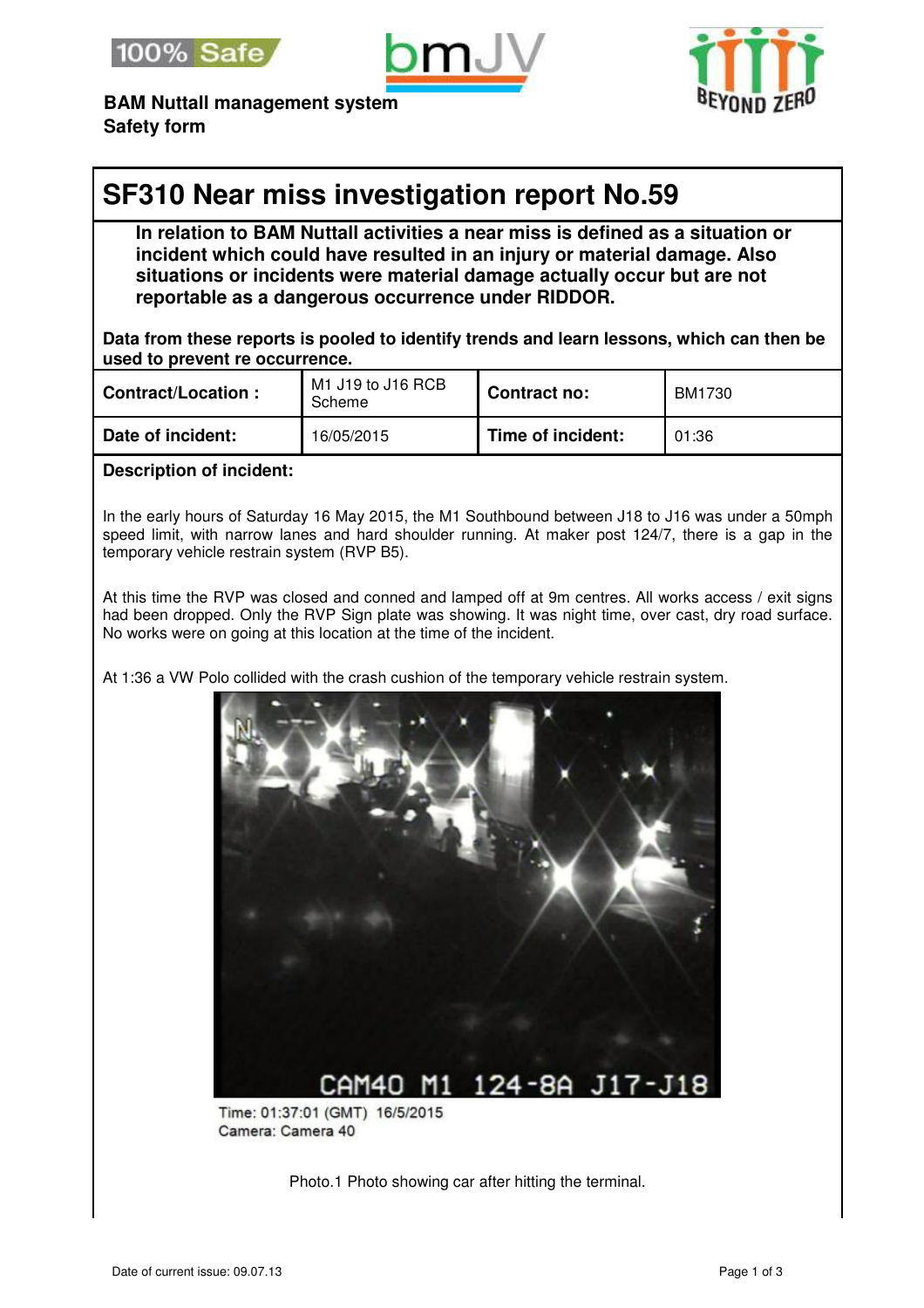





## **BAM Nuttall management system Safety form**



Photo.2 Damaged Crash Cushion terminal



Photo.3 Damaged vehicle (note this was taken once the vehicle had been removed from the network)

### **Cause of incident:**

Having recovered the vehicle, the driver of the VW Polo claimed she has been pushed into the temporary VRS Crash Cushion by another vehicle. No injuries sustained.

Having reviewed the CCTV footage, the incident is in the far distance and it cannot be determined the exact cause of why the car collided with the crash cushion. However, there is evidence that a vehicle (most likely a HGV) put full beams on prior to car colliding with the cushion, which suggests something occurred as the vehicle approach the terminal, supporting the drivers claim.